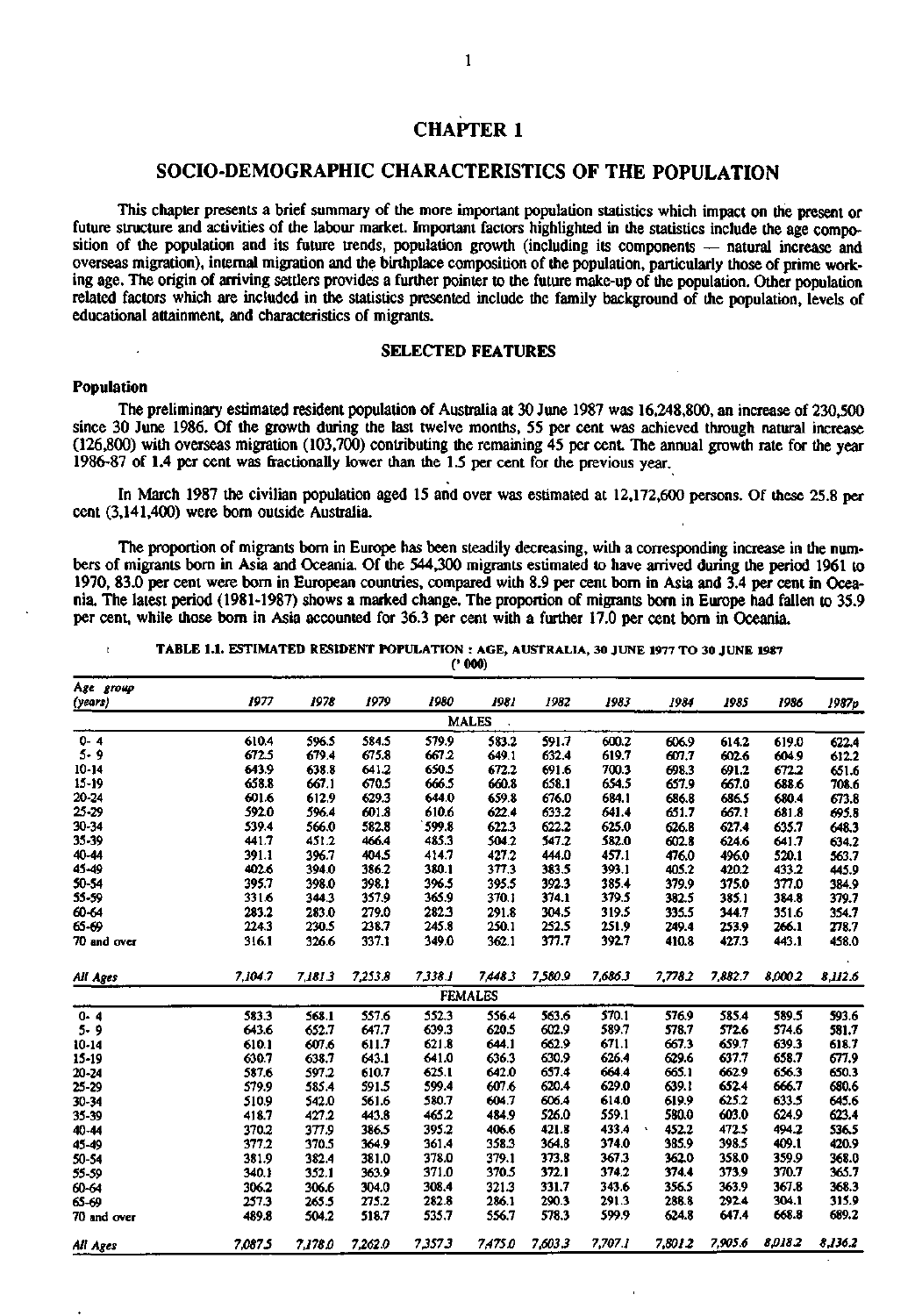| Age group<br>(years) | 1977     | 1978     | 1979     | 1980     | 1981           | 1982              | 1983     | 1984    | 1985                       | 1986    | 1987 <sub>p</sub> |
|----------------------|----------|----------|----------|----------|----------------|-------------------|----------|---------|----------------------------|---------|-------------------|
|                      |          |          |          |          | <b>PERSONS</b> |                   |          |         |                            |         |                   |
| $0 - 4$              | 1.193.6  | 1,164.6  | 1.142.1  | 1,132.2  | 1,139.6        | 1,155.3           | 1,170.2  | 1,183.8 | 1,199.6                    | 1.208.5 | 1,216.0           |
| 5.9                  | 1,316.1  | 1.332.1  | 1,323.5  | 1,306.6  | 1,269.6        | 1,235.3           | 1,209.4  | 1.186.4 | 1.175.1                    | 1.179.5 | 1,193.9           |
| 10-14                | 1.254.0  | 1.246.4  | 1.252.8  | 1.272.2  | 1.316.4        | 1.354.4           | 1,371.4  | 1,365.6 | 1,350.9                    | 1.311.5 | 1,270.3           |
| $15-19$              | 1,289.5  | 1,305.8  | 1,313.6  | 1,307.6  | 1,297.0        | 1,289.0           | 1,280.9  | 1,287.4 | 1,304.7                    | 1,347.2 | 1,386.5           |
| 20-24                | 1,189.2  | 1.210.1  | 1.240.0  | 1.269.1  | 1.301.9        | 1,333.4           | 1.348.4  | 1.351.9 | 1.349.5                    | 1,336.7 | 1,324.1           |
| 25-29                | 1.171.9  | 1,181.8  | 1,193.3  | 1,209.9  | 1,230.0        | 1,253.6           | 1,270.4  | 1,290.8 | 1,319.5                    | 1,348.5 | 1,376.3           |
| 30-34                | 1,050.3  | 1,108.0  | 1,144.4  | 1,180.5  | 1,226.9        | 1,228.6           | 1,239.0  | 1,246.8 | 1,252.7                    | 1.269.2 | 1.293.9           |
| 35-39                | 860.3    | 878.4    | 910.2    | 950.5    | 989.1          | 1,073.2           | 1,141.1  | 1,182.7 | 1,227.6                    | 1,266.7 | 1,257.6           |
| 40-44                | 761.3    | 774.6    | 791.0    | 809.8    | 833.8          | 865.8             | 890.5    | 928.2   | 968.5                      | 1,014.3 | 1,100.2           |
| 45-49                | 779.8    | 764.5    | 751.1    | 741.5    | 735.7          | 748.3             | 767.1    | 791.1   | 818.7                      | 842.3   | 866.8             |
| 50-54                | TT1.6    | 780.4    | 779.1    | 774.5    | 774.6          | 766.1             | 752.6    | 742.0   | 733.0                      | 736.9   | 752.9             |
| 55-59                | 671.7    | 696.3    | 721.8    | 736.8    | 740.6          | 746.3             | 753.7    | 756.9   | 759.0                      | 755.5   | 745.4             |
| 60-64                | 589.4    | 589.6    | 583.0    | 590.7    | 613.1          | 636.2             | 663.0    | 692.0   | 708.5                      | 719.4   | 723.1             |
| 65-69                | 481.6    | 496.0    | 513.9    | 528.6    | 536.2          | 542.8             | 543.1    | 538.2   | 546.3                      | 570.2   | 594.6             |
| 70 and over          | 805.9    | 830.8    | 855.8    | 884.7    | 918.8          | 955.9             | 992.6    | 1.035.6 | 1.074.7                    | 1,112.0 | 1,147.2           |
| All Ages             | 14,192.2 | 14,359.3 | 14,515.7 | 14,695.4 |                | 14,923.3 15,184.2 | 15,393.5 |         | 15,579.4 15,788.3 16,018.4 |         | 16,248.8          |

TABLE 1.1. ESTIMATED RESIDENT POPULATION : AGE, AUSTRALIA, 30 JUNE 1977 TO 30 JUNE 1987 -- continued (•000)

*Source: Estimated Resident Population by Sex and Age: States and Territories of Australia* **(3201.0) and** *Australian Demographic Statistics* **(3101.0).** 

TABLE *12.* PERMANENT ARRIVALS (SETTLERS) : AGE **BY** SEX, **1977 TO 1987** 

|           |        | Age group (years) |                |       |        |             |         |  |  |  |  |
|-----------|--------|-------------------|----------------|-------|--------|-------------|---------|--|--|--|--|
| Year      | 0.14   | 15-34             | 35.54          | 55.64 | 15.64  | 65 and over | Total   |  |  |  |  |
|           |        |                   | <b>MALES</b>   |       |        |             |         |  |  |  |  |
| 1977      | 12,430 | 16,300            | 6,040          | 1,550 | 23,880 | 1,340       | 37,650  |  |  |  |  |
| 1978      | 11,350 | 15,050            | 5,550          | 1,110 | 21,710 | 1,380       | 34,430  |  |  |  |  |
| 1979      | 11,820 | 15,750            | 5,790          | 1,140 | 22,680 | 1,340       | 35,840  |  |  |  |  |
| 1980      | 15,350 | 22,160            | 8,080          | 1,230 | 31,470 | 1,680       | 48,500  |  |  |  |  |
| 1981      | 19,620 | 28,300            | 10,720         | 1,440 | 40,460 | 1,790       | 61,870  |  |  |  |  |
| 1982      | 17,940 | 24,070            | 10,170         | 1,420 | 35,660 | 1,780       | 55,370  |  |  |  |  |
| 1983      | 12,630 | 16,750            | 7,330          | 1,440 | 25,520 | 1,710       | 39,830  |  |  |  |  |
| 1984      | 10,750 | 15,120            | 6,540          | 1,560 | 23,220 | 1,560       | 35,530  |  |  |  |  |
| 1985      | 12,230 | 18,180            | 7,730          | 1,520 | 27,430 | 1,540       | 41,200  |  |  |  |  |
| 1986      | 14,570 | 22,360            | 10,070         | 1,990 | 34,420 | 2,000       | 51,000  |  |  |  |  |
| 1987      | 18,620 | 27,790            | 12,650         | 2,410 | 42,850 | 2,330       | 63,800  |  |  |  |  |
|           |        |                   | <b>FEMALES</b> |       |        |             |         |  |  |  |  |
| 1977      | 11,420 | 16,610            | 5,910          | 2,240 | 24,770 | 1,800       | 37,990  |  |  |  |  |
| 1978      | 9,710  | 15,460            | 5,180          | 1,880 | 22,520 | 1,750       | 33,990  |  |  |  |  |
| 1979      | 10,680 | 16,800            | 5,290          | 1,830 | 23,920 | 1,800       | 36,400  |  |  |  |  |
| 1980      | 13,930 | 21,040            | 6,760          | 2,140 | 29,940 | 2,150       | 46,010  |  |  |  |  |
| 1981      | 17,690 | 26,080            | 8,750          | 2,200 | 37,030 | 2,150       | 56,870  |  |  |  |  |
| 1982      | 15,800 | 23,380            | 8,410          | 2,150 | 33,940 | 2,060       | 51,800  |  |  |  |  |
| 1983      | 11,090 | 17,040            | 6,180          | 2,260 | 25,480 | 2,010       | 38,560  |  |  |  |  |
| 1984      | 10,250 | 16,480            | 6,470          | 2,430 | 25,380 | 1,980       | 37.580  |  |  |  |  |
| 1985      | 10,880 | 18,680            | 7,200          | 2,170 | 28,050 | 1,870       | 40,800  |  |  |  |  |
| 1986      | 13,490 | 24,380            | 9,450          | 2,740 | 36,570 | 2,270       | 52,330  |  |  |  |  |
| 1987      | 17,440 | 29,430            | 11,560         | 3,340 | 44.330 | 2,720       | 64,490  |  |  |  |  |
| $\bullet$ |        |                   | <b>PERSONS</b> |       |        |             |         |  |  |  |  |
| 1977      | 23,850 | 32.910            | 11.950         | 3,790 | 48.650 | 3,150       | 75,640  |  |  |  |  |
| 1978      | 21,060 | 30,510            | 10,730         | 2,990 | 44,230 | 3,130       | 68,420  |  |  |  |  |
| 1979      | 22,510 | 32,550            | 11,070         | 2,970 | 46,600 | 3,140       | .72,240 |  |  |  |  |
| 1980      | 29,280 | 43,190            | 14,830         | 3,380 | 61,460 | 3,830       | 94,500  |  |  |  |  |
| 1981      | 37,310 | 54,390            | 19,460         | 3,640 | 77,500 | 3,930       | 118,740 |  |  |  |  |
| 1982      | 33,740 | 47,440            | 18,580         | 3,570 | 69,600 | 3,840       | 107,170 |  |  |  |  |
| 1983      | 23,720 | 33,790            | 13,510         | 3,700 | 51,000 | 3,720       | 78,390  |  |  |  |  |
| 1984      | 21,010 | 31.570            | 13,020         | 3,980 | 48,570 | 3,520       | 73,110  |  |  |  |  |
| 1985      | 23,120 | 36,860            | 14,930         | 3,690 | 55,480 | 3,410       | 82,000  |  |  |  |  |
| 1986      | 28,060 | 46,740            | 19,520         | 4,730 | 70,990 | 4,280       | 103,330 |  |  |  |  |
| 1987      | 36,060 | 57,210            | 24,210         | 5,760 | 87,180 | 5,050       | 128,290 |  |  |  |  |

*Source: Overseas Arrivals and Departures, Australia* **(3404.0).** 

 $\sim 10^{-11}$ 

 $\ddot{\phantom{0}}$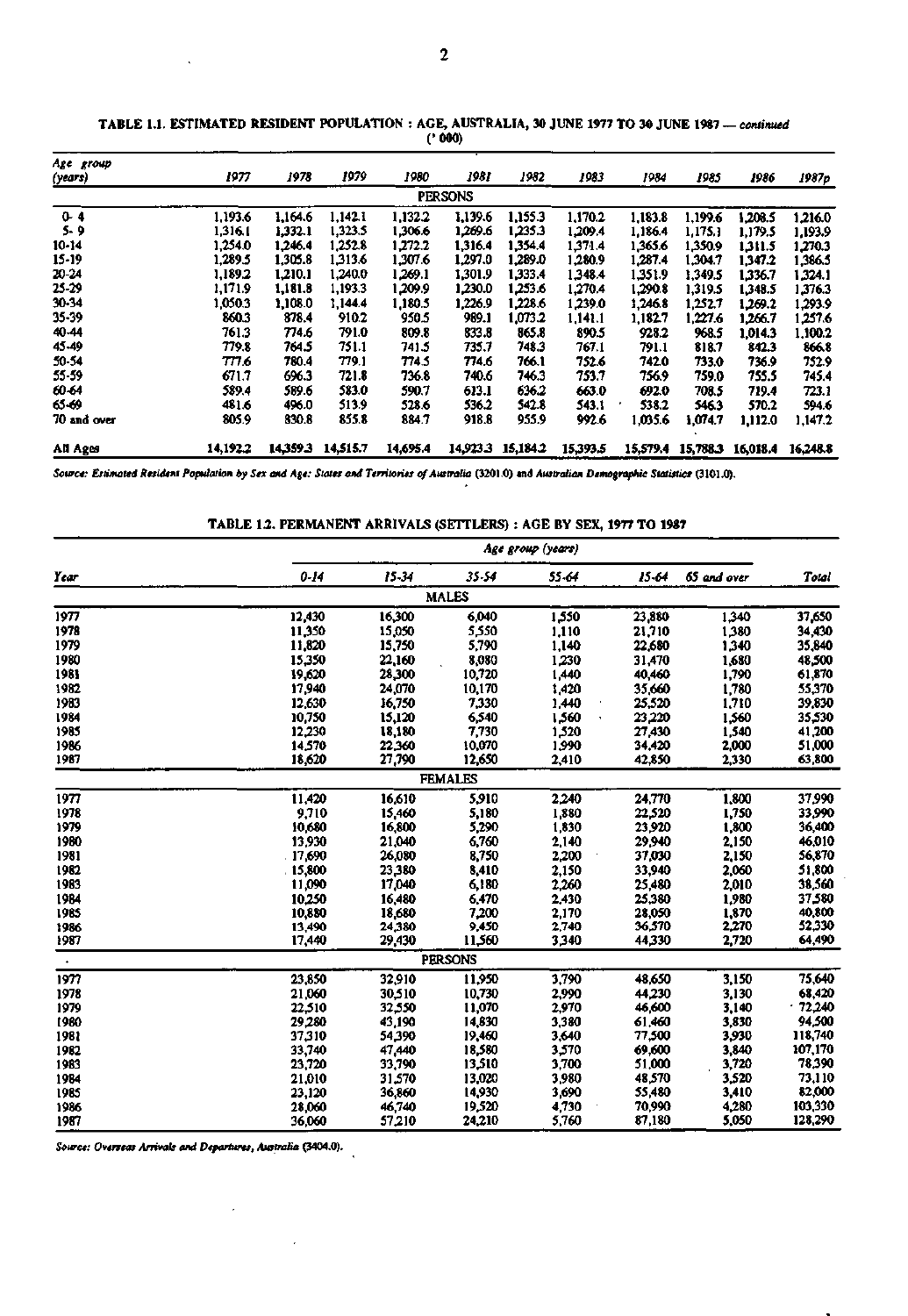

**CHART 1.1. ESTIMATED RESIDENT POPULATION:** AGE, **AUSTRALIA** 

Source: Australian Demographic Statistics (3101.0).

**CHART 1***2.* **ESTIMATED RESIDENT POPULATION: COMPONENTS OF GROWTH** 



 $\cdot$ 

l,

Source: Australian Demographic Statistics (3101.0).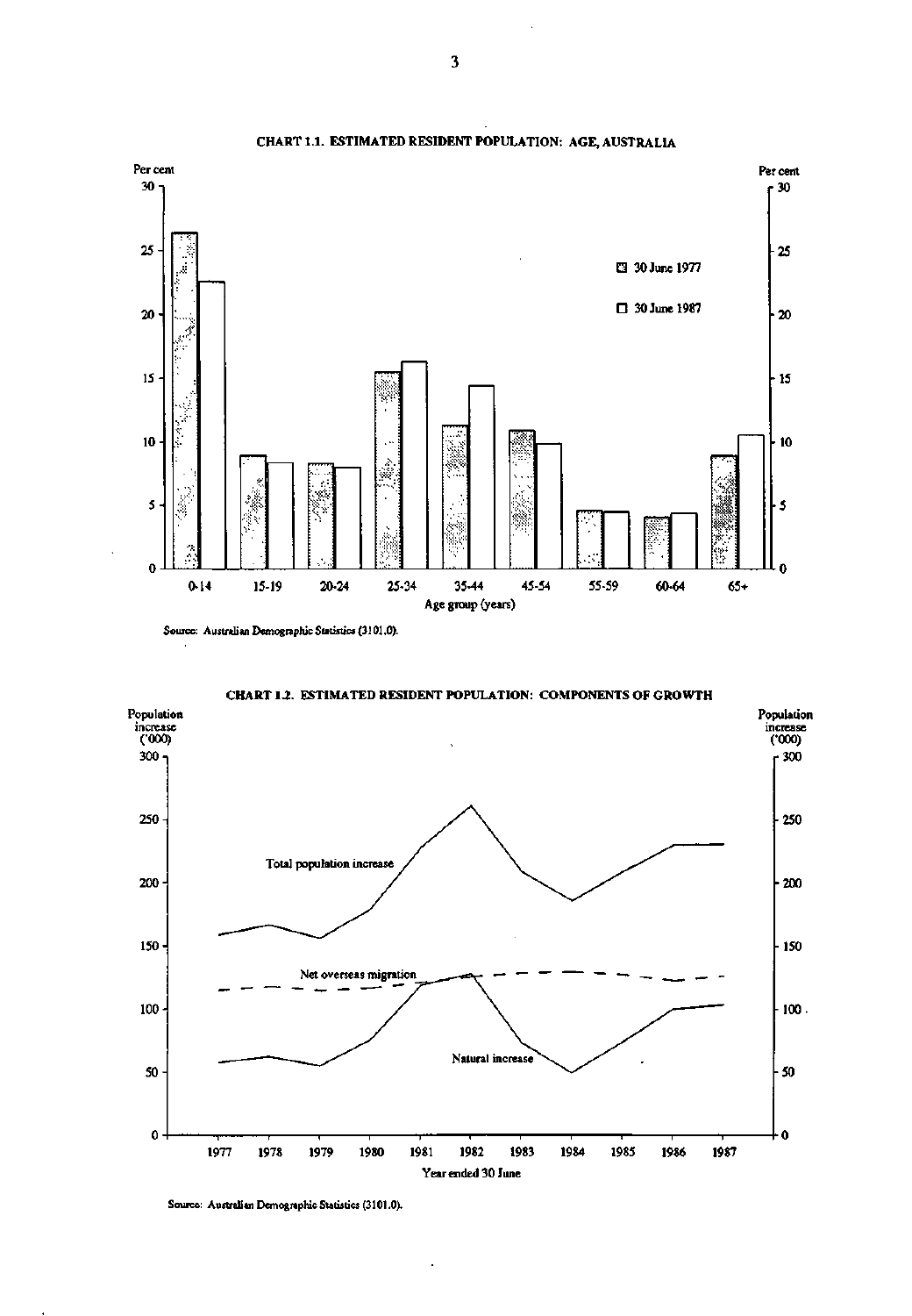|                            |          | Age group (years) |             |                 |
|----------------------------|----------|-------------------|-------------|-----------------|
| Country of birth           | $0 - 14$ | 15-64             | 65 and over | Total           |
| Africa                     |          |                   |             |                 |
| Egypt                      | 280      | 770               | 30          | 1,080           |
| <b>Mauritius</b>           | 690      | 1,510             | 50          | 2,240           |
| South Africa               | 1,540    | 2,450             | 150         | 4,140           |
| Other Africa               | 410      | 1,170             | 20          | 1,600           |
| <b>Total Africa</b>        | 2,920    | 5,890             | 250         | 9,060           |
| America                    |          |                   |             |                 |
| Canada                     | 370      | 640               | 20          | 1,030           |
| $\mathbf{r}$<br>Chile      | 710      | 1,290             | 40          | 2,040           |
| United State of America    | 590      | 1,230             | 40          | 1,870           |
| Other America              | 900      | 1,520             | 80          | 2,500           |
| Total America              | 2,570    | 4,690             | 180         | 7,440           |
| Asia                       |          |                   |             |                 |
| China                      | 280      | 2,430             | 370         | 3,090           |
| Cyprus                     | 140      | 350               | 10          | 490             |
| Hong Kong                  | 1,430    | 2,790             | 40          | 4,260           |
| India                      | 600      | 2,090             | 180         | 2,870           |
| Indonesia                  | 330      | 960               | 50          | 1,350           |
| Israel                     | 140      | 180               | -           | 320             |
| Kampuchea                  | 390      | 1,130             | 40          | 1,560           |
| Korea                      | 740      | 1,030             | 30          | 1,790           |
| Lebanon                    | 1,020    | 2,710             | 140         | 3,870           |
| Malaysia                   | 1,390    | 3,610             | 80          | 5,070           |
| <b>Philippines</b>         | 2,740    | 6,020             | 190         | 8,960           |
| <b>Singapore</b>           | 620      | 1,260             | 30          | 1,910           |
| Sri Lanka                  | 790      | 2,090             | 90          | 2,970           |
| Taiwan                     | 370      | 590               | 20          | 970             |
| Thailend                   | 470      | 480               | -           | 960             |
| Turkey                     | 240      | 980               | 40          | 1,250           |
| Vietnam                    | 1,630    | 4,540             | 100         | 6,270           |
| Other Asia                 | 1,390    | 3,350             | 160         | 4,900           |
| Total Asia                 | 14,700   | 36,600            | 1,570       | 52,870          |
| <b>Burope</b>              |          |                   |             |                 |
| France                     | 110      | 290               | 10          | 410             |
| Germany                    | 340      | 1,040             | 90          | 1,470           |
| Greece                     | 250      | 660               | 30          | 940             |
| ltaly                      | 120      | 410               | 50          | 580             |
| Netherlands                | 130      | 380               | 40          | 550             |
| United Kingdom and Ireland | 6,080    | 15,910            | 2,040       | 24,030          |
| Yugoslavia                 | 980      | 2,240             | 60          | 3,290           |
| Other Europe               | 2,080    | 5,840             | 240         | 8,170           |
| <b>Total Europe</b>        | 10,090   | 26,760            | 2,560       | 39,420          |
| Oceania                    |          |                   |             |                 |
| Fiji                       | 800      |                   | 50          |                 |
| New Zealand                | 4,460    | 1,820             |             | 2,660           |
| Other Oceania              | 510      | 10,500<br>910     | 390<br>60   | 15,360<br>1,470 |
| Total Oceania              | 5,770    | 13,240            | 490         | 19,490          |
| <b>Total all countries</b> | 36,060   | 87,180            | 5,050       | 128,290         |

TABLE **1** J. **PERMANENT ARRIVALS (SETTLERS)** : **COUNTRY OF BIRTH BY AGE, YEAR** ENDING **31** DECEMBER 1987

**87,180**  *Source: Unpublished Overseas Arrivals and Departures Statistics, Demography Section ABS.* 

 $\bar{\gamma}$ 

 $\ddot{\phantom{a}}$ 

 $\ddot{\phantom{a}}$ 

 $\epsilon$ 

 $\frac{1}{4}$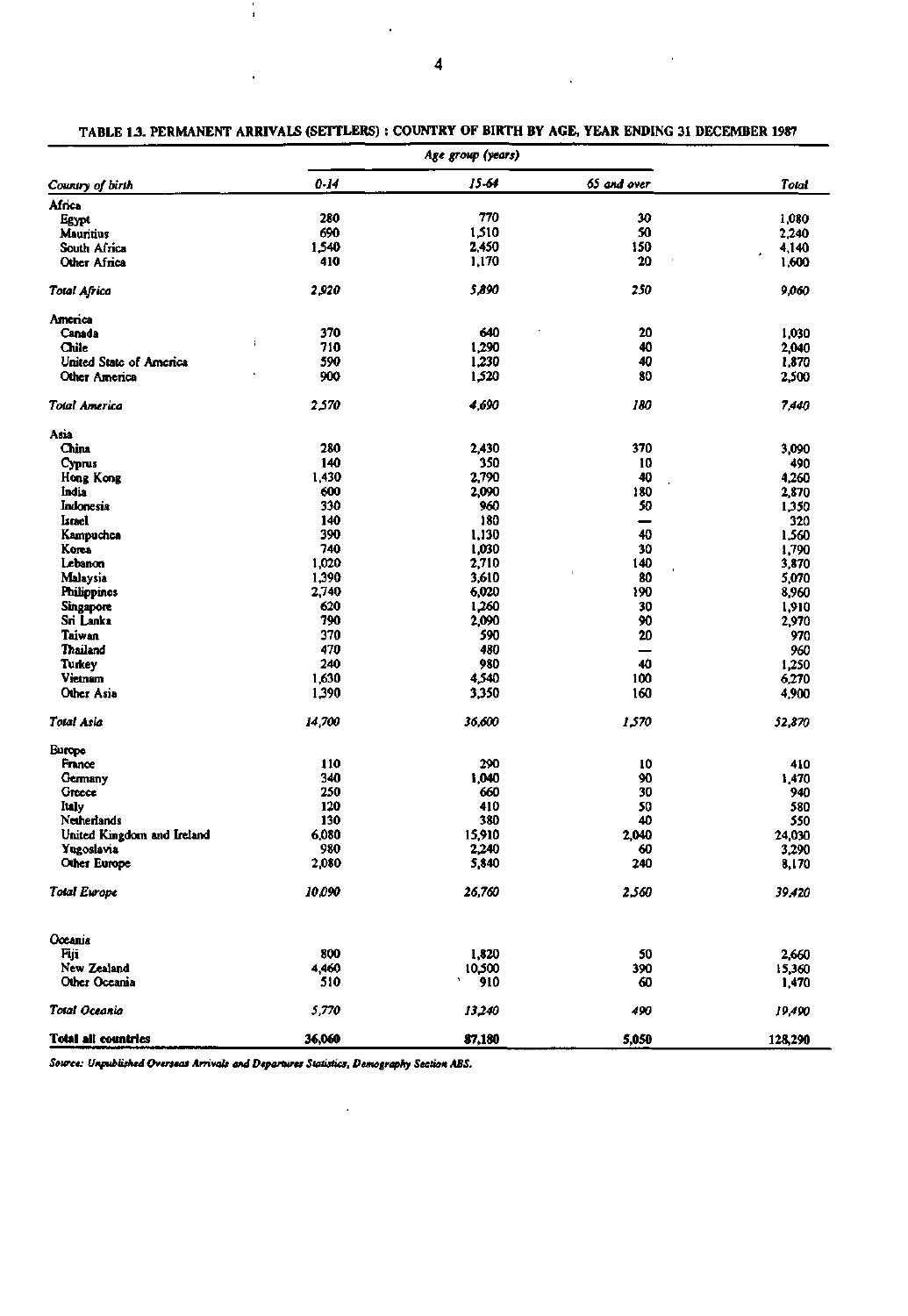

**NOTE: The four projections A, B,C and Date based on different assumptions concerning immigration and fertility rites. See Appendix 3.** 

Ō.

Source: Projections of the Population of Australia, States and Territories, 1984 to 2021 (3222.0).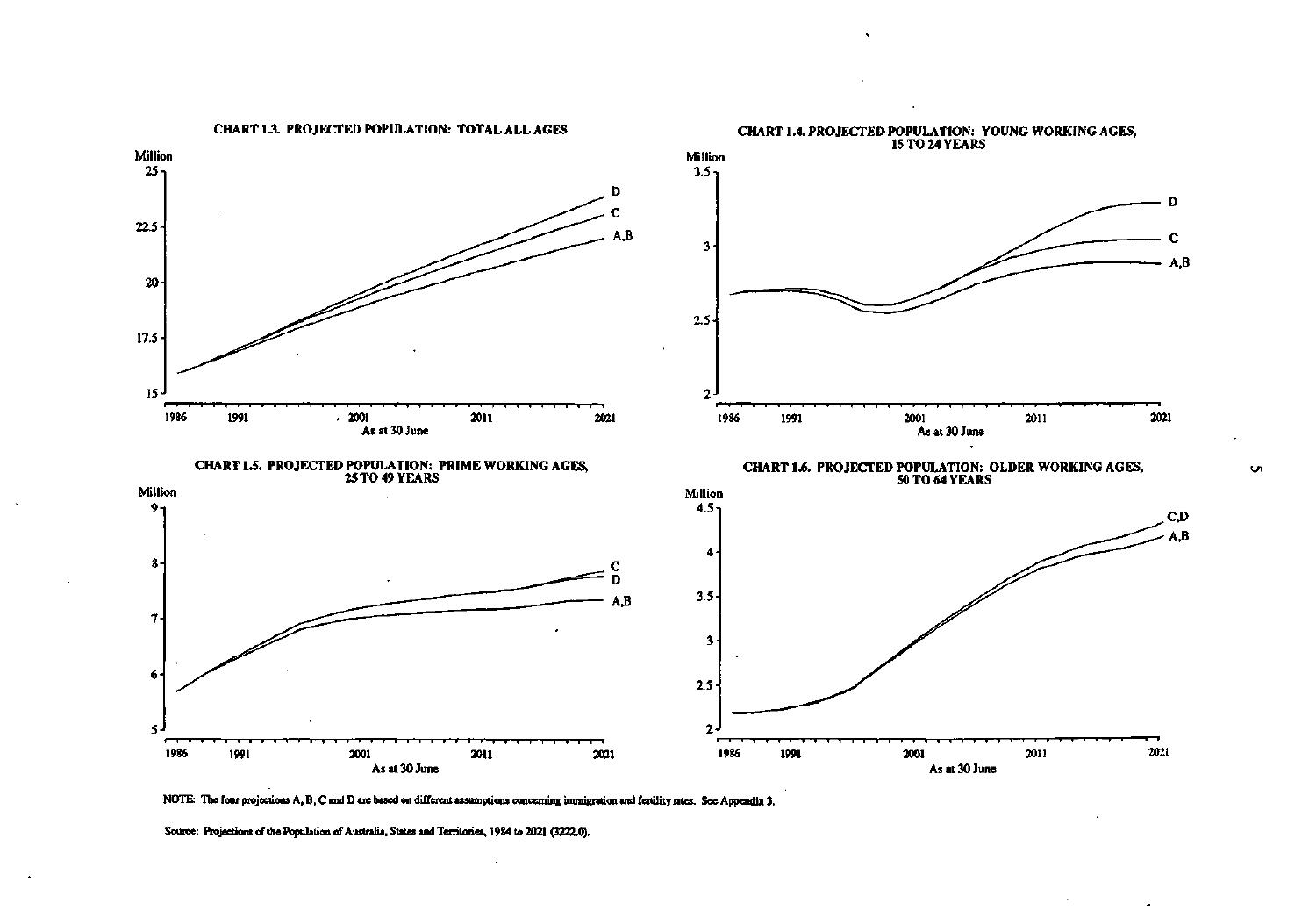$\mathbb{R}^2$ 

 $\overline{a}$  $\overline{a}$ 

 $\ldots$  .  $\ldots$ 

|                                 | Employed         |           |       |                 |                 | Not in          |       | Unemploy-    | Partici-       |  |
|---------------------------------|------------------|-----------|-------|-----------------|-----------------|-----------------|-------|--------------|----------------|--|
| Migration category              | <b>Full-time</b> | Part-time | Total | Unem-<br>ployed | Labour<br>force | labour<br>force | Total | meni<br>rate | pation<br>rate |  |
|                                 |                  |           |       | $-300-$         |                 |                 |       | —per cen⊫    |                |  |
|                                 |                  |           |       | <b>MALES</b>    |                 |                 |       |              |                |  |
| New Zealander(a)                | 62.1             | 3.8       | 65.9  | 5.3             | 71.2            | 5.4             | 76.6  | 7.5          | 93.0           |  |
| Principal applicant             | 413.4            | 15.7      | 429.1 | 48.0            | 477.1           | 97.4            | 574.5 | 10.1         | 83.0           |  |
| Refugee                         | 25.0             | ۰         | 26.5  | 12.3            | 38.8            | 4.1             | 42.9  | 31.8         | 90.4           |  |
| Other                           | 388.4            | 14.2      | 402.6 | 35.7            | 438.3           | 93.3            | 531.6 | 8.1          | 82.5           |  |
| Sponsored                       | 180.0            | 6.0       | 186.0 | 17.5            | 203.5           | 56.4            | 259.9 | 8.6          | 78.3           |  |
| By family                       | 101.8            |           | 105.2 | 12.0            | 117.2           | 42.3            | 159.5 | 10.2         | 73.5           |  |
| By employer                     | 45.2             | ٠         | 46.4  | ٠               | 48.8            | 7.1             | 55.8  | ٠            | 87.4           |  |
| By other organisation           | 33.0             | ٠         | 34.4  | ۰               | 37.5            | 7.1             | 44.6  | ٠            | 84.2           |  |
| <b>Unsponsored</b>              | 204.1            | 8.3       | 212.4 | 17.9            | 230.3           | 36.0            | 266.3 | 7.8          | 86.5           |  |
| Did not know sponsorship status | 4.3              | ۰         | 4.3   | ۰               | 4.5             | ۰               | 5.5   |              | 81.9           |  |
| Partner of principal applicant  | 10.5             | ٠         | 10.8  | ٠               | 12.2            | ٠               | 13.4  |              | 90.6           |  |
| Other applicant                 | 25.5             | ۰         | 26.4  | 4.4             | 30.8            | 4.7             | 35.5  | 14.2         | 86.7           |  |
| Don't know                      | 10.9             | $\bullet$ | 11.9  | ٠               | 13.4            | ۰.              | 14.5  |              | 92.6           |  |
| <b>Total</b>                    | 522.4            | 21.6      | 544.0 | 60.6            | 604.6           | 109.8           | 714.5 | 10.0         | 84.6           |  |
|                                 |                  |           |       | <b>FEMALES</b>  |                 |                 |       |              |                |  |
| New Zealander(a)                | 31.0             | 12.5      | 43.5  | 6.8             | 50.3            | 20.3            | 70.6  | 13.6         | 71.3           |  |
| Principal applicant             | 85.7             | 41.9      | 127.6 | 16.0            | 143.5           | 110.9           | 254.5 | 11.1         | 56.4           |  |
| <b>Refugee</b>                  | 4.0              | ۰         | 4.2   | ٠               | 6.2             | ٠               | 9.4   | ٠            | 66.3           |  |
| Other                           | 81.7             | 41.7      | 123.3 | 14.0            | 137.3           | 107.8           | 245.1 | 10.2         | 56.0           |  |
| Sponsored                       | 47.6             | 25.7      | 73.3  | 10.3            | 83.6            | 77.0            | 160.7 | 12.3         | 52.0           |  |
| By family                       | 37.4             | 16.9      | 54.2  | 7.1             | 61.4            | 64.2            | 125.6 | 11.6         | 48.9           |  |
| By employer                     | 5.1              | ۰         | 8.1   | ٠               | 8.9             | 3.6             | 12.5  |              | 71.5           |  |
| By other organisation           | 5.1              | 5.9       | 11.0  | ٠               | 13.3            | 9.2             | 22.6  | ٠            | 59.0           |  |
| Unsponsored                     | 33.8             | 15.5      | 49.3  | 3.5             | 52.8            | 30.3            | 83.1  | 6.7          | 63.6           |  |
| Did not know sponsorship status |                  |           |       |                 |                 |                 |       |              |                |  |
| Other applicant                 | 14.1             | 5.4       | 19.5  | 4.1             | 23.6            | 19.8            | 43.4  | 17.5         | 54.5           |  |
| Don't know                      | 6.2              | ٠         | 9.0   | ۰               | 9.9             | 6.9             | 16.8  |              | 59.0           |  |
| Total                           | 226.2            | 115.7     | 341.9 | 49.1            | 391.0           | 325.6           | 716.6 | 12.6         | 54.6           |  |

#### TABLE **1.4.** MIGRANTS **WHO** ARRIVED IN AUSTRALIA AFTER **1960** AGED **18** AND OVER MIGRATION CATEGORY AND LABOUR FORCE STATUS, MARCH 1987

(a) Includes persons born in New Zealand and those whose place of last residence was New Zealand.

*Source: Labour Force Status and Other Characteristics of Migrants, Australia, March 1987* **(6250.0).** 



### CHART 1.7. MIGRANTS WHO ARRIVED IN AUSTRALIA AFTER 1960 AGED 18 AND OVER: BIRTHPLACE AND PERIOD OF ARRIVAL, MARCH 1987

(a) For each 'period of arrival', the percentage distribution by birthplace.

Source: Labour Force Status and Other Characteristics of Migrants, Australia, March 1987 (6250.0).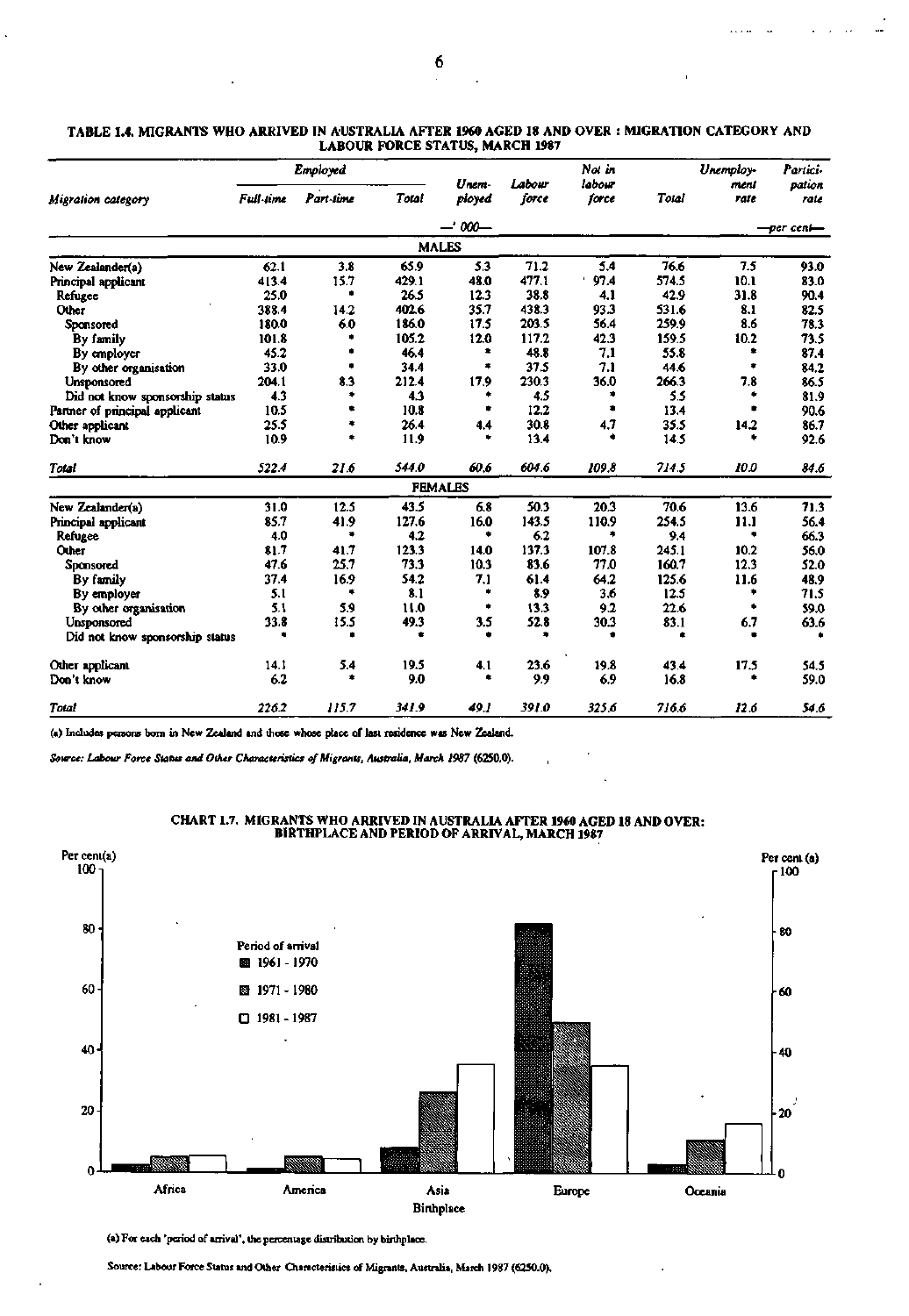

## **CHART 1.8. MIGRANTS WHO ARRIVED IN AUSTRALU AFTER 1960 AGED 18 AND OVER: MIGRATION CATEGORY, UNEMPLOYMENT RATE AND PARTICIPATION RATE**

**Source: Labour Force Status and Other Characteristics of Migrants. Australia, March 1987 (62S0.0).** 

j.

| TABLE 1.5. MIGRANTS WHO ARRIVED IN AUSTRALIA AFTER 1960 AGED 18 AND OVER : PERIOD OF ARRIVAL AND |  |
|--------------------------------------------------------------------------------------------------|--|
| <b>LABOUR FORCE STATUS, MARCH 1987</b>                                                           |  |

|                                     |                         | Employed             |                         |                      |                         | Not in                  |                         | Unem-              | Partici-             |
|-------------------------------------|-------------------------|----------------------|-------------------------|----------------------|-------------------------|-------------------------|-------------------------|--------------------|----------------------|
| Period of arrival                   | Full-time               | Part-time            | Total                   | Unem-<br>ployed      | Labour<br>force         | labour<br>force         | Total                   | ployment<br>rate   | pation<br>rate       |
|                                     |                         |                      |                         |                      |                         |                         | -per cent-              |                    |                      |
|                                     |                         |                      |                         | <b>MALES</b>         |                         |                         |                         |                    |                      |
| 1961-1970<br>1971-1980<br>1981-1987 | 199.8<br>191.3<br>131.3 | 9.4<br>5.7<br>6.6    | 209.2<br>196.9<br>137.8 | 15.4<br>18.7<br>26.5 | 224.6<br>215.7<br>164.3 | 57.4<br>30.1<br>22.3    | 282.1<br>245.8<br>186.6 | 6.9<br>8.7<br>16.1 | 79.6<br>87.7<br>88.1 |
| Total                               | 522.4                   | 21.6                 | 544.0                   | 60.6                 | 604.6                   | 109.8                   | 714.5                   | 10.0               | 84.6                 |
|                                     |                         |                      |                         | <b>FEMALES</b>       |                         |                         |                         |                    |                      |
| 1961-1970<br>1971-1980<br>1981-1987 | 70.0<br>89.7<br>66.5    | 49.3<br>43.9<br>22.5 | 119.3<br>133.6<br>88.9  | 8.5<br>14.6<br>26.0  | 127.9<br>148.2<br>115.0 | 134.4<br>105.5<br>85.7  | 262.3<br>253.7<br>200.6 | 6.7<br>9.8<br>22.6 | 48.8<br>58.4<br>57.3 |
| Total                               | 226.2                   | 115.7                | 341.9                   | 49.1                 | 391.0                   | 325.6                   | 716.6                   | 12.6               | 54.6                 |
|                                     |                         |                      |                         | <b>PERSONS</b>       |                         |                         |                         |                    |                      |
| 1961-1970<br>1971-1980<br>1981-1987 | 269.8<br>280.9<br>197.8 | 58.7<br>49.6<br>29.0 | 328.5<br>330.5<br>226.8 | 24.0<br>33.3<br>52.5 | 352.5<br>363.8<br>279.3 | 191.8<br>135.6<br>107.9 | 544.3<br>499.4<br>387.3 | 6.8<br>9.2<br>18.8 | 64.8<br>72.8<br>72.1 |
| Total                               | 748.6                   | 137.3                | 885.9                   | 109.8                | 995.6                   | 435.4                   | 1,431.0                 | 11.0               | 69.6                 |

 $\,$ 

*Source: Labour Force Status and Other Characteristics of Migrants, Australia, March 1987* **(62S0.0).**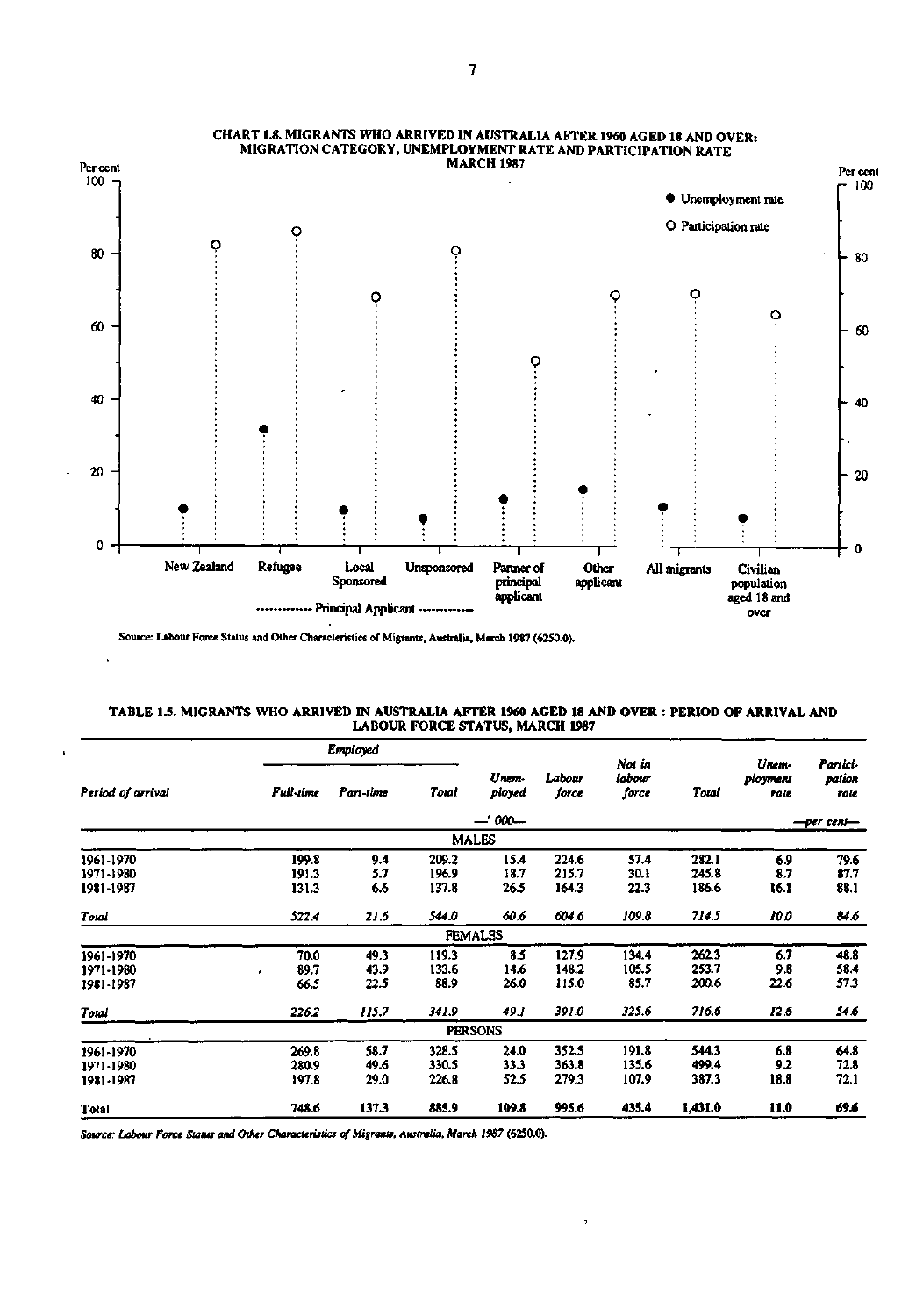|              |          | Current labour force status |                            |       |       |      |                                                |       |  |  |  |  |
|--------------|----------|-----------------------------|----------------------------|-------|-------|------|------------------------------------------------|-------|--|--|--|--|
|              |          |                             | Males                      |       |       |      | <b>Females</b>                                 |       |  |  |  |  |
| Age group    | Employed | Unemployed                  | Not in the<br>labour force | Total |       |      | Not in the<br>Employed Unemployed labour force | Total |  |  |  |  |
|              |          |                             | <b>NUMBER (' 000)</b>      |       |       |      |                                                |       |  |  |  |  |
| $15-19$      | 49.0     | 16.2                        | 35.0                       | 100.2 | 58.8  | 23.5 | 45.9                                           | 128.1 |  |  |  |  |
| 20-24        | 168.8    | 28.1                        | 15.6                       | 212.5 | 161.3 | 19.2 | 58.0                                           | 238.5 |  |  |  |  |
| $25 - 29$    | 168.7    | 20.4                        | 8.8                        | 197.9 | 111.6 | 10.3 | 60.4                                           | 182.3 |  |  |  |  |
| 30-34        | 117.9    | 10.6                        | 7.5                        | 135.9 | 69.1  | 8.4  | 43.0                                           | 120.6 |  |  |  |  |
| 35-44        | 136.1    | 15.6                        | 8.7                        | 160.4 | 80.4  | 9.4  | 49.3                                           | 139.2 |  |  |  |  |
| 45-54        | 54.7     | 6.0                         | 10.1                       | 70.8  | 29.7  | 3.8  | 31.5                                           | 65.1  |  |  |  |  |
| 55-64        | 20.2     | 4.0                         | 21.7                       | 45.9  | 6.1   |      | 37.2                                           | 44.4  |  |  |  |  |
| 65 and over  |          | ٠                           | 31.6                       | 33.6  | 瘨     |      | 37.4                                           | 38.0  |  |  |  |  |
| Total        | 717.2    | 101.0                       | 139.0                      | 957.2 | 517.6 | 75.7 | 362.7                                          | 956.1 |  |  |  |  |
|              |          |                             | MOBILITY RATE(a)           |       |       |      |                                                |       |  |  |  |  |
| $15-19$      | 146      | 218                         | $\cdot$ 133                | 149   | 192   | 307  | 170                                            | 197   |  |  |  |  |
| 20-24        | 325      | 444                         | 276                        | 332   | 369   | 455  | 391                                            | 380   |  |  |  |  |
| 25-29        | 297      | 416                         | 315                        | 307   | 289   | 368  | 251                                            | 279   |  |  |  |  |
| 30-34        | 207      | 332                         | 296                        | 217   | 192   | 342  | 179                                            | 193   |  |  |  |  |
| 35-44        | 130      | 297                         | 160                        | 139   | 113   | 223  | 128                                            | 122   |  |  |  |  |
| 45-54        | 78       | 181                         | 123                        | 87    | 72    | 200  | 91                                             | 84    |  |  |  |  |
| 55-64        | 49       | 138                         | 80                         | 64    | 38    |      | 67                                             | 62    |  |  |  |  |
| 65 and over  |          | ۰                           | 52                         | 50    | ۰     |      | 45                                             | 44    |  |  |  |  |
| <b>Total</b> | 170      | 302                         | 100                        | 161   | 185   | 318  | 120                                            | 158   |  |  |  |  |

#### **TABLE 1.6. PERSONS** AGED **15 YEARS** AND **OVER WHO CHANGED USUAL RESIDENCE** : **YEAR ENDED 31 MAY 1987**  LABOUR FORCE STATUS BY AGE,

(a) Movers per 1,000 population of the same sex/age group and labour force status category.

*Source: Internal Migration. Australia. Year Ended 31 May 1987* **(3408.0).** 

#### **TABLE 1.7. PERSONS AGED 15 YEARS AND OVER WHO CHANGED USUAL RESIDENCE TYPE OF MOVE BY** REASON FOR **MOVE, YEAR ENDED 31 MAY 1987 (•000)**

|                                          |                                     |                                         | Moved intrastate                                              |                                                               | Moved interstate                      |                                           |                                                                |                                                                |         |
|------------------------------------------|-------------------------------------|-----------------------------------------|---------------------------------------------------------------|---------------------------------------------------------------|---------------------------------------|-------------------------------------------|----------------------------------------------------------------|----------------------------------------------------------------|---------|
| Reason<br>for move                       | Within<br>metro-<br>politan<br>area | Within<br>non-metro-<br>politan<br>area | From<br>metro-<br>politan to<br>non-metro-<br>politan<br>area | From<br>non-meiro-<br>politan to<br>metro-<br>politan<br>area | Between<br>metro-<br>politan<br>areas | Between<br>non-metro-<br>politan<br>areas | From<br>metro-<br>politan to<br>non-metro-<br>politan<br>areas | From<br>non-metro-<br>politan to<br>metro-<br>politan<br>areas | Total   |
| Had to move out/forced move              | 118.8                               | 50.2                                    | 3.5                                                           | 2.7                                                           |                                       |                                           | ٠                                                              |                                                                | 177.4   |
| Financial reasons                        | 74.5                                | 33.7                                    | 2.7                                                           |                                                               |                                       |                                           | ۰                                                              | ۰                                                              | 116.9   |
| <b>Employment</b>                        | 21.3                                | 85.6                                    | 36.3                                                          | 38.8                                                          | 34.5                                  | 16.9                                      | 14.5                                                           | 20.5                                                           | 268.4   |
| Location                                 | 157.6                               | 89.2                                    | 25.9                                                          | 22.4                                                          | 17.3                                  | 9.8                                       | 10.2                                                           | 7.9                                                            | 340.2   |
| Moved out from<br>home/to be independent | 71.2                                | 32.0                                    | ۰                                                             |                                                               |                                       |                                           | ٠                                                              |                                                                | 111.6   |
| Housing                                  | 365.1                               | 173.2                                   | 6.5                                                           | 6.8                                                           |                                       | 3.0                                       | ۰                                                              |                                                                | 557.7   |
| Marital status change                    | 98.6                                | 49.3                                    | 4.7                                                           | 6.7                                                           | 3.7                                   |                                           | ۰                                                              | 3.1                                                            | 169.5   |
| Reurement/health                         | 9.2                                 | 12.3                                    | 9.2                                                           | 4.1                                                           |                                       | 3.3                                       | 4.2                                                            |                                                                | 45.0    |
| Other                                    | 63.9                                | 27.6                                    | 5.4                                                           | 6.4                                                           | 8.6                                   | 5.6                                       | 6.0                                                            | 3.2                                                            | 126.7   |
| Total movers                             | 980.0                               | 553.1                                   | 95.8                                                          | 91.4                                                          | 70.0                                  | 43.1                                      | 40.3                                                           | 39.7                                                           | 1,913.4 |

*Source: Internal Migration. Australia. Year Ended 31 May 1987* **(3408.0).**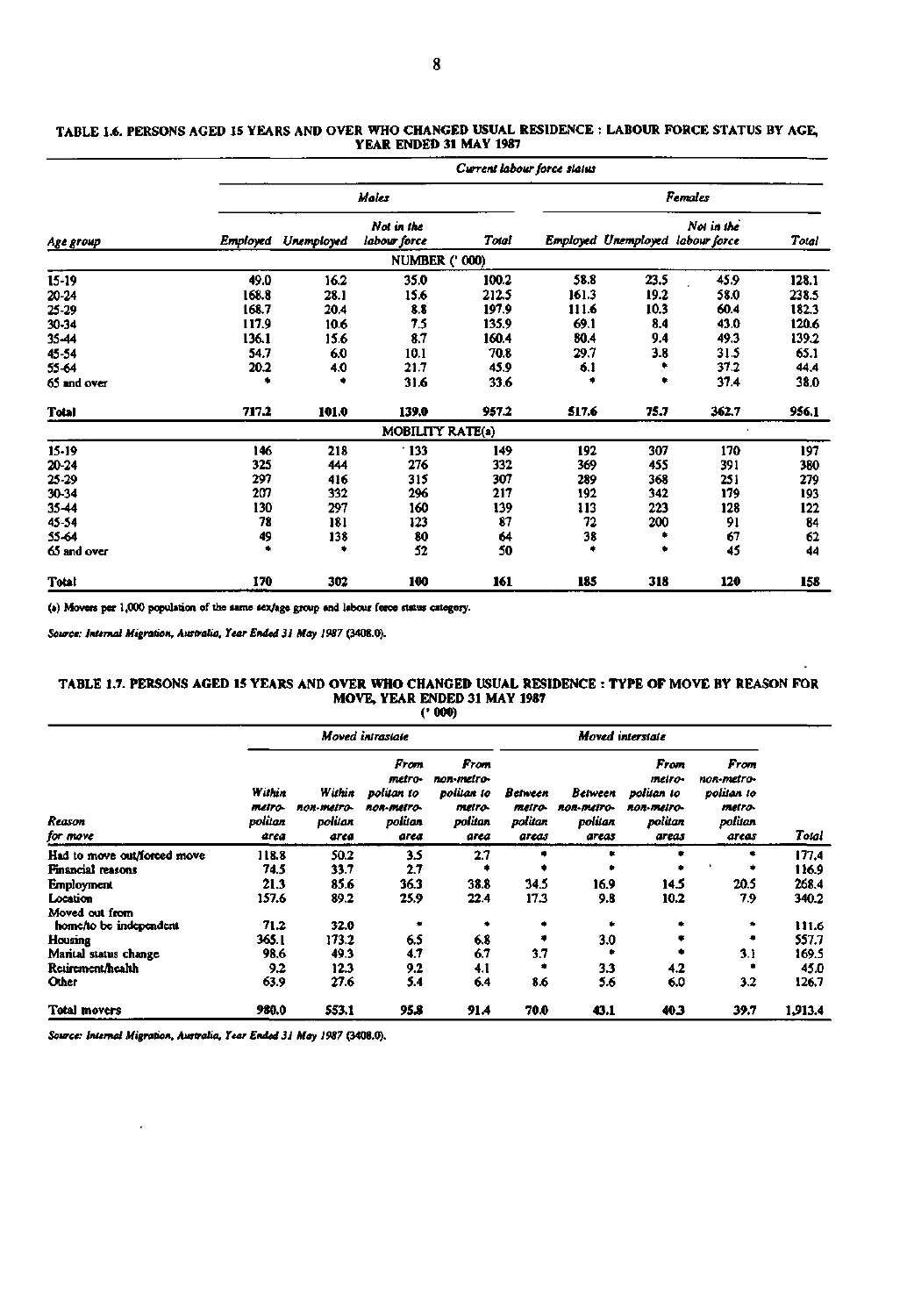#### **TABLE 1.8. PERSONS AGED 15 YEARS AND OVER WHO CHANGED USUAL RESIDENCE FOR EMPLOYMENT REASONS : AGE, AUSTRALIA, YEAR ENDED 31 MAY 1987 (•000)**

|         |       | Age group (years) |       |       |            |       |          |  |  |  |
|---------|-------|-------------------|-------|-------|------------|-------|----------|--|--|--|
|         | 15-19 | 20-24             | 25-29 | 30-34 | 35.44      | 45-64 | Total(a) |  |  |  |
| Males   | 14.1  | 31.9              | 34.5  | 24.8  | 33.6       | 13.3  | 152.6    |  |  |  |
| Females | 12.9  | 28.1              | 24.5  | 19.7  | 22.6       | 74    | 115.8    |  |  |  |
| Persons | 27.0  | 60.0              | 59.0  | 44.4  | 56.2<br>-- | 20.7  | 268.4    |  |  |  |

**(a) Total includes ages 65 yean and over.** 

*Source: Internal Migration, Australia. Year Ended 31 May 1987* **(3408.0).** 

#### **TABLE 1.9. PERSONS AGED 15 YEARS AND OVER WHO CHANGED USUAL RESIDENCE FOR EMPLOYMENT REASONS : TYPE OF MOVE AND STATE OF USUAL RESIDENCE, YEAR ENDED 31 MAY 1987 (• 000)**

|                    |        | State of usual residence |      |      |      |      |      |        |           |  |  |
|--------------------|--------|--------------------------|------|------|------|------|------|--------|-----------|--|--|
| Type of move       | N.S.W. | Vic.                     | Old  | SA.  | W.A. | Tas. | N.T. | A.C.T. | Australia |  |  |
| Moved within State | 53.7   | 33.5                     | 45.3 | 14.9 | 26.7 | 4.2  |      |        | 181.9     |  |  |
| Moved into State   | 23.2   | 15.1                     | 20.0 | 6.2  | 7.2  | 1.7  | 4.7  | 8.3    | 86.4      |  |  |
| Moved out of State | 23.4   | 14.5                     | 19.2 | 7.0  | 7.0  | 4.6  | 5.7  | 5.0    | 86.4      |  |  |

*Source: Internal Migration, Australia. Year Ended 31 May 1987* **(3408.0).** 

# **CHART 1.9. FAMILY STATUS, JUNE 1987**



*Source: Labour Force Status and Other Characteristics of Families, Australia, June 1986* **(6224.0).**